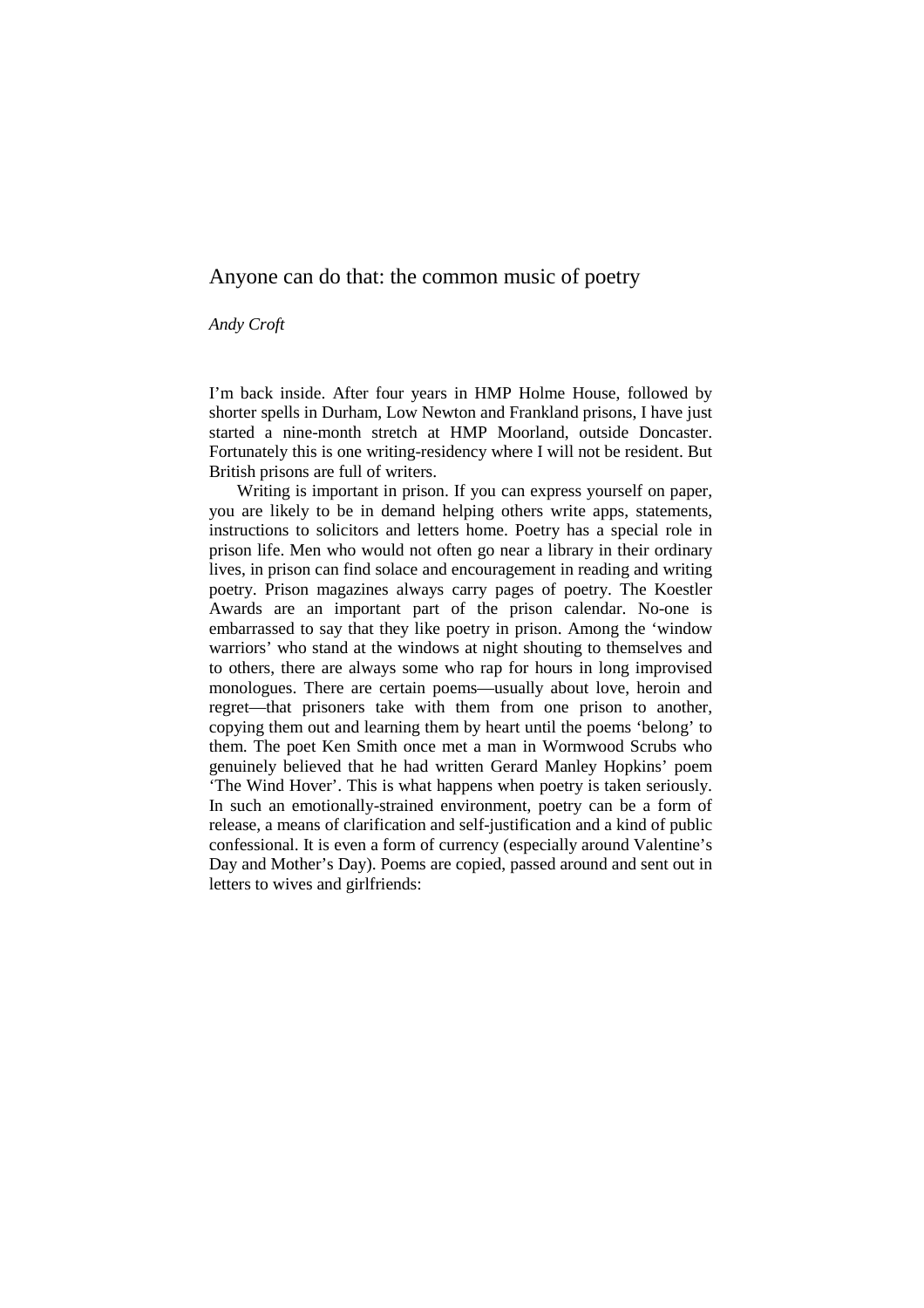Induction, first thing Monday morning. The library's full of spaced-out lads, Hung-over, rattling, bruised and yawning, Exploring life outside their pads.

Their first long Monday back in gaol, Most look as if they haven't slept; There's always one though, without fail,

- Will ask me where the *poetry*'s kept.
- He knows he has to write a letter Explaining what went wrong this time, And somehow thinks regret sounds better Expressed in someone else's rhyme;

Though why should anyone suppose

 That poetry makes the best excuses, I can't imagine – still, it shows

That even poets have their uses.

He skips the modern stuff of course – Too *personal*, hard work, unclear; The awkward syntax of remorse

Needs more if it's to sound sincere –

A common music whose appeal

 Is that it speaks for everyone, The patterned language of the real

That's usually written by Anon.

This little poem is part of a sequence about working in prisons which appeared in my last full collection *Sticky*. The title of the poem, 'Form', alludes to the criminal past which shapes every prisoner's future, as well as to the 'old-fashioned' poetic tastes of most prisoners. Not many contemporary poems lend themselves to being copied and sent out in letters from prison. Their provenance is too specific, the 'voice' too highly individuated. Most prisoners don't know what to 'do' with most contemporary poetry. As one young man said to me once, 'I want to read poetry, *not poets*.'

It is fair to say that *Sticky* was not widely reviewed. The few notices that the book received were friendly enough, with the notable exception of an attack in *Tribune*, which compared it to 'third rate Victorian verse', 'pub rock and doggerel':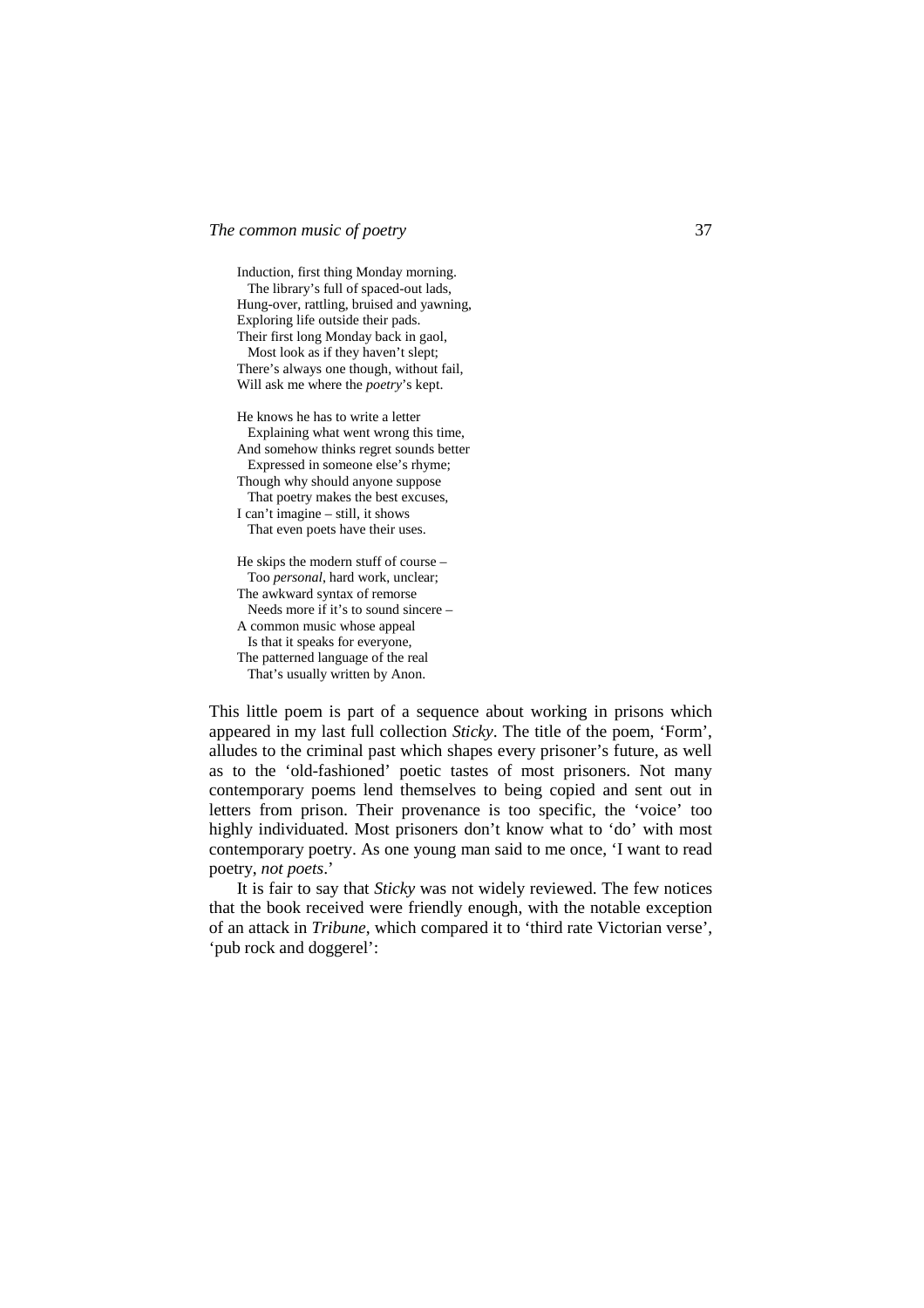The problem with the full-on rhyme schemes he employs is, unless you're writing for children or to be funny it does make the poetry look dreadfully old fashioned. Not many people, post Eliot, write like this anymore.<sup>1</sup>

In a sense, this was an accurate description of the book, which does occasionally try to be funny, and which contains several poems (including the title poem) written for children. The whole collection selfconsciously celebrates the possibilities of a number of pre-Modern verse forms—various sonnets, including Pushkin sonnets, clerihews, *ottava rima*, heroic couplets, ballads, a villanelle and the six-line stanza borrowed from *The Ballad of Reading Gaol*. The book's title is supposed to be a play on the Russian word *stikhiy* (verses), which is derived from the Greek *stikhoi* (a line of words, or soldiers). It is a book about the limits and the freedoms set by different kinds of 'form'—poetic, linguistic and political.

I want to try to unpick the accusation of being 'dreadfully oldfashioned' and its relationship to 'writing for children', trying to be 'funny' and the use of traditional poetic form. It seems to me that the set of assumptions on which this review was based are wholly representative of a critical narrative, which—for all its talk of Modernity—still regards Eliot's assault on traditional form as something new (hence the use of the term 'Victorian' to signify naivety and sentimentality). According to this narrative, metre, stanza-form and 'full-on rhyme schemes' were abandoned a long time ago to hymnal, birthday-cards, 'humorous' lightverse ('doggerel'), popular song ('pub rock'), advertising and tabloid headlines. Of course, there have been exceptions to this—notably Sassoon, Auden, MacNeice, Barker, Betjeman and Mitchell, and among contemporary poets, Dunn, Harrison, Herbert, Szirtes and Duffy. Although the exceptions may, in fact, be so many and so glaring that it makes no sense to describe them as exceptions, the assumption persists that poetry may be divided between the 'Modern' (a Good Thing) and the 'dreadfully old-fashioned' (a Very Bad Thing). But form is not necessarily conservative, any more than formlessness is automatically progressive. It depends what you do with it. Writers like Eliot, Celine, Marinetti and Pound employed the new techniques and the technologies of Modernism in order to defend the past. Modernity may also be defined

 $\overline{a}$ 

<sup>1</sup> *Tribune*, 8 May 2009.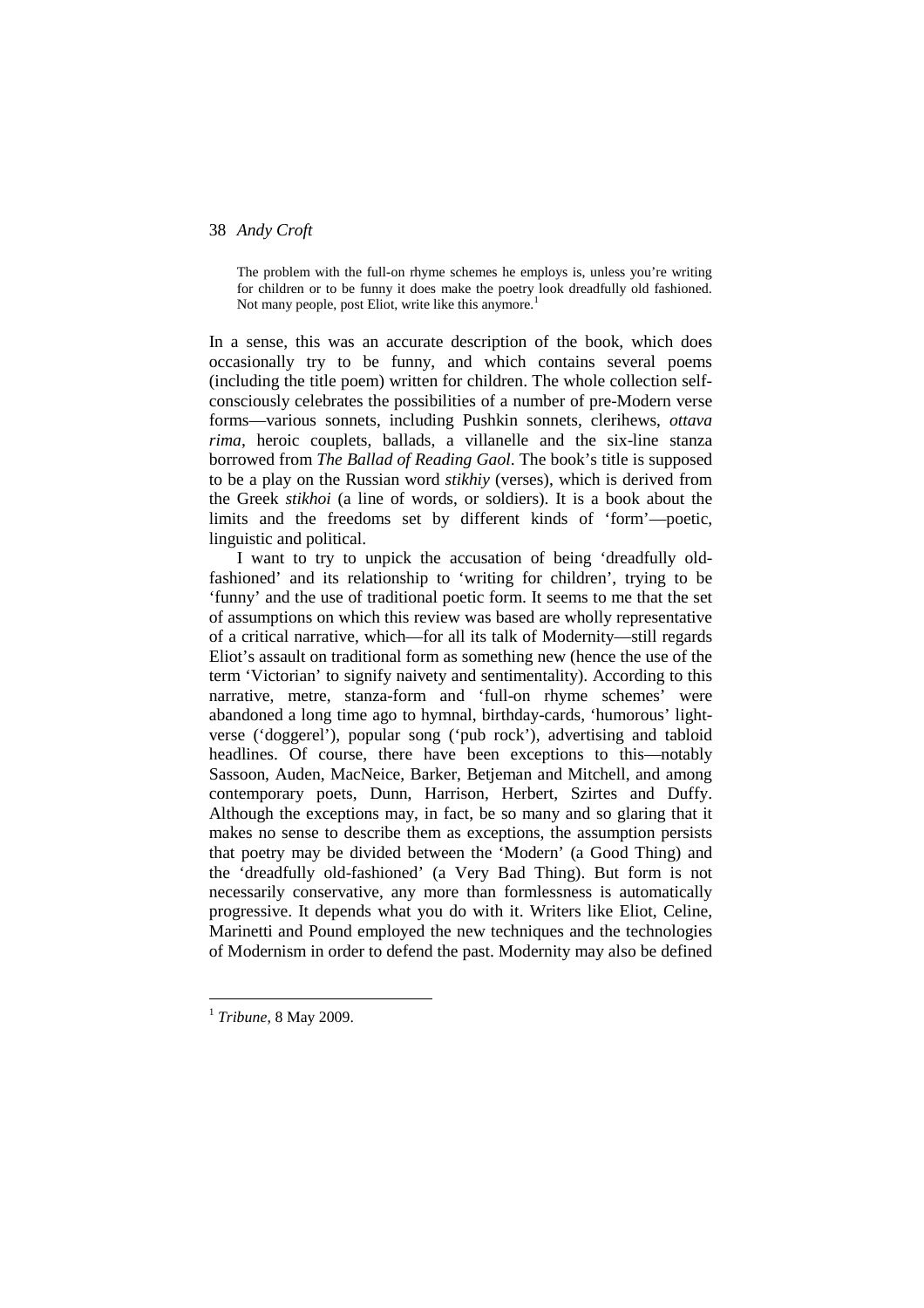by inclusivity, participation and democracy. The 'new' is an uncontested but heavily-loaded category.

Generational anthologies have always defined themselves as the bearers of the 'new', challenging existing tastes by claiming to represent the future. The editors of *New Signatures, New Country, The New Apocalypse, New Lines, The New Poetry* each represented themselves as the next wave of a Modernism line of advance defined by the rejection of the past (usually the most recent version of the 'future'). The latest example of this is James Byrne and Clare Pollard (eds) *Voice Recognition: 21 Poets for the 21st Century*, which bravely declares war on the 'uncool' poetry of 'warm white wine in a pokey bookshop or plodding recitals in a half empty village hall.' The book brings together twenty-one 'of the best young poets who have yet to publish a full collection' from Britain and Ireland, who are apparently 'extending and remaking the tradition of poetry in a fast-changing new millennium', and whose work is 'sexy', 'dark', 'daring' and 'brimming with vitality'. As usual, the editors claim that 'the future of poetry begins here'.

In many ways it is a fascinating selection, a good sample of some of the poets who have emerged out of the performance-publishing nexus of Generational Txt, Spread the Word, Apples and Snakes, the Foyles Young Poetry of the Year Award, the tall-lighthouse pilot project and the world of Creative Writing MAs. But it is a pretty depressing read too, a curiously *familiar* collection of confessional poetry, filmic sensibilities and 'a multiplicity of styles', a kind of poetry for the Face-Book generation. These poets are said to share 'a deep fascination with the world as it is today', but you would not know it from a book which barely mentions the world's social inequalities, the destruction of the environment or the globalised economics of poverty and war—never mind those popular movements trying to make another world possible. There are lots of ampersands, lower-case titles, vocative cases and references to high art and trash-culture. *But there is not a single rhyme in the whole book, not enough anger and not one joke.* 

It does look as though there is a consistent set of connections here, suggesting that 'the future of poetry' is defined by humorlessness, political indifference, a serious underestimation of the potential music of patterned language (those 'plodding recitals') and a hostility to all the 'uncool' organisers, readers, book-buyers and would-be writers who do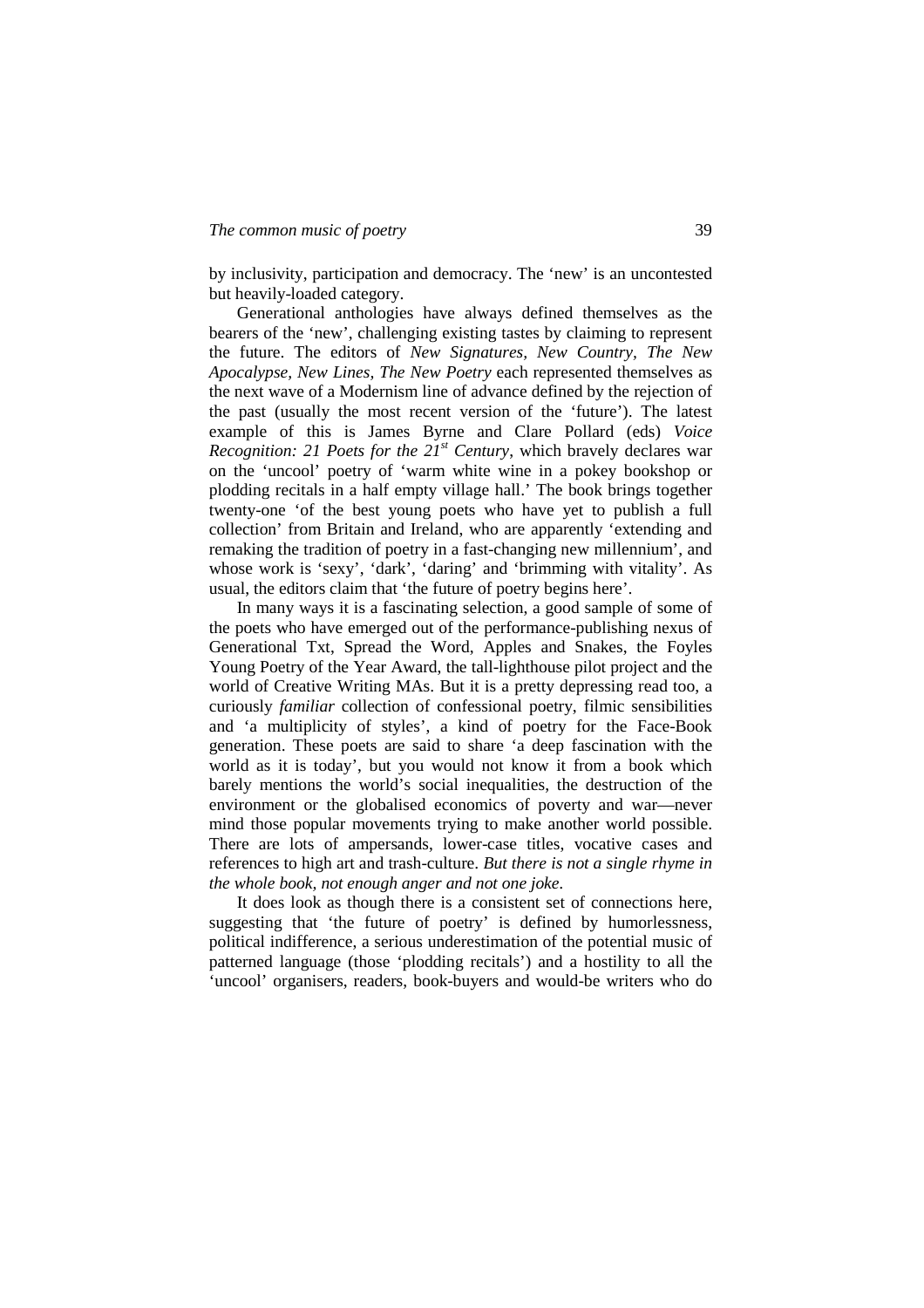not know that white wine is supposed to be served chilled. If this is the 'new', it smells uncommonly like old-fashioned snobbery.

The sound of 'professional' poets pulling the ladders up behind them is part of the background noise of contemporary British poetry. According to Jane Holland, there are now 'too many people out there writing poetry.' For Hugo Williams, these days the Forward Prize receives too many entries—'I think it's something to do with the democratisation of everything—that everyone's got a right to get a book out…' The use of the word 'amateur' as a term of abuse is of course a particularly British way of avoiding the word 'class'—consider for example, Carol Ann Duffy's 'Dear Writer-in-Residence', Sean O'Brien's 'In Residence: A Worst Case View' and 'Never Can Say Goodbye' or Peter Reading's *Stet*.

The most consistent advocate of this kind of flaky elitism was of course TS Eliot, a believer in the Divine Right of kings and an opponent of the 1944 Education Act on the grounds that it would encourage cultural 'barbarism'. Giving the 2004 TS Eliot lecture at the Royal Festival Hall, Don Paterson called for poetry to reclaim its status as 'a Dark Art'. Poetic technique, he declared, is 'the poet's arcana', 'something that must be kept secret from the reader'. Only by joining together in a kind of medieval 'guild', can professional poets 'restore our sense of power'. Furthermore, Paterson called for the 'total eradication of amateur poets', whom he accuses of 'infantilising poetry'. Armed only with 'a beermat, a pencil, and a recently mildly traumatic experience' they bombard Don Paterson, who is poetry editor at Picador, with their 'handwritten drivel'.

Does Paterson mean he wants to eradicate all unpublished poets? Or just those who have ambitions to be published by Picador? How many poetry-prizes do you have to win before you become 'professional' poet? Or is there a hereditary principle involved? Professional poets do not spring fully armed from the soil. You have to be unpublished before you can be published. It may be hard to imagine, but even Don Paterson was once an unpublished poet. Not many poets make a living solely by selling books. Don Paterson certainly doesn't. Before he became a 'professional' poet, he used to be a professional musician. He still is. He also teaches at the University of St Andrews. Not much time for writing poetry there.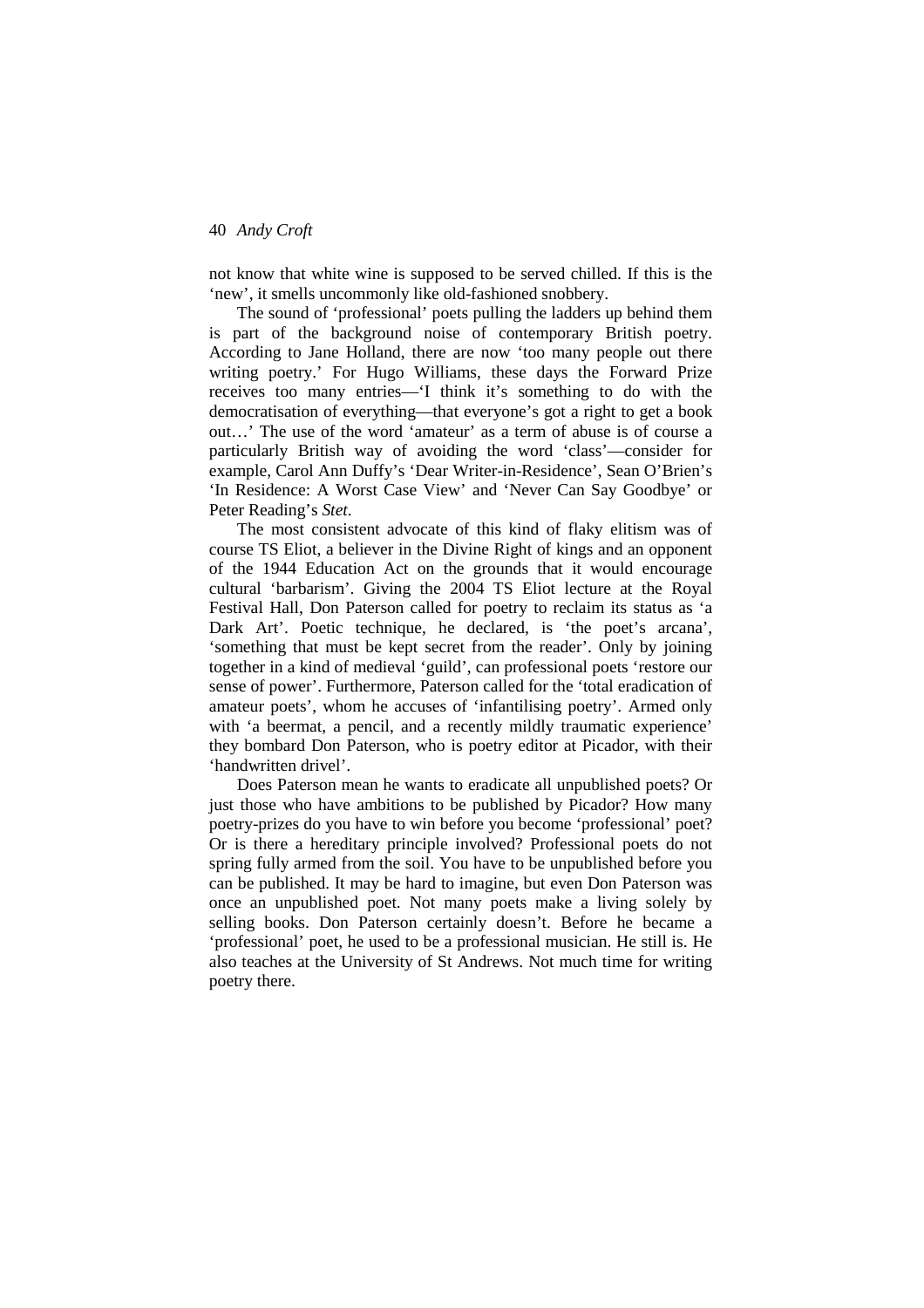According to Paterson 'only plumbers can plumb, roofers can roof and drummers drum; only poets can write poetry.' Has Paterson never changed a tap, or tapped a drum? Poets are not genetically different from plumbers. Most roofers are probably better at writing poetry than poets are at replacing missing roof-tiles. It is not as if there are only so many as-yet-unwritten poems to go round. Anyway, 'amateur' poets in schools, colleges, prisons, libraries, reading-groups, book-shops and poetryreadings constitute the bulk of the audience for the 'professionals'. Do professional musicians feel threatened by people who sing in the bath? Do professional footballers burn with resentment at those who play in Sunday leagues? Do professional chefs object to the thought that most people cook their own meals? Presumably Paterson's students at St Andrews are 'amateurs'. Has he told them they require 'eradicating'?

Patterson's comments, in the same lecture, on Harold Pinter were especially instructive. Referring to Pinter's anti-war poetry, he argued that '*anyone* can do that'. Of course a great many poets—'professional' and 'amateur'—have written powerfully against the war in Iraq (although few have employed iambic pentameter to such passionate effect as Pinter did in *War*). The fact that 'anyone' can write poetry about such a necessary subject is precisely its enduring significance. As the US poet Jim Scully argues:

The poetic field is no less a political construct than an aesthetic one. When we speak of mainstream poetry we're talking basically about academic poetry, poetry in its institutional aspect, which is the basis for jobs, careers, publications and poetic norms. It's where the continuity of money and recognition is maintained. There's a lot of cute, too-clever-by-half poetry without an ounce of gravity, and of course no resonance. It seems we lack even the language with which to speak social or civic reality. The ancient Greeks called "apolitical" citizens, who care only for their own personal interests, *idiotai*. This is the opposite of *politai*, citizens in the true sense. For the Greek tragedians, the primary point of collective reference was society, not the individual. They took everything on, and in front of everyone. Full-bodied, adult stuff. Not crimped by the servility that comes of habitual evasiveness.

(quoted in Croft 2011)

Until very recently in human history, poets were popularly understood to speak for and to the societies to which they belonged. The development of printing and publishing and the emergence of a reading-public have helped to elevate poets into a separate and professional caste. The Romantic idea of the rootless individual alienated from ordinary society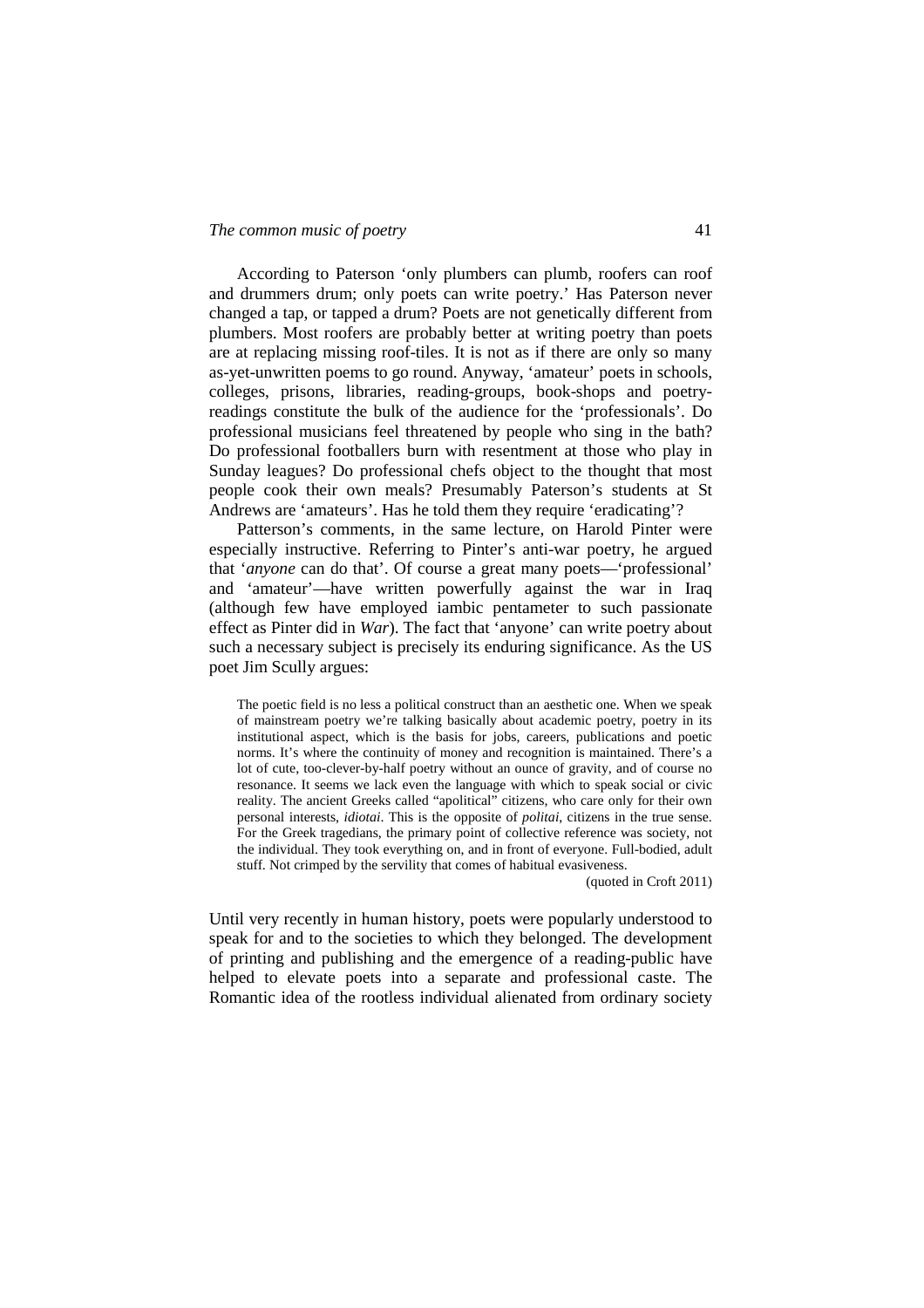(by education, sensibility and mobility) has become in our time the cult of the international poet as exile, crossing cultural, intellectual and linguistic borders. This cult reached its logical conclusion a few years ago with the Martian poets, who wrote about life on earth as if they really were aliens.

Of course poetry has to contend these days with other voices, more clamorous and more powerful. How can poetry compete with so many sound-bites, slogans, bill-boards, trailers, jingles and headlines? The cult of 'difficulty' is one way in which poets feel they can be heard against the deafening white-noise of contemporary culture. In a complex and difficult world no-one wants to be accused of simplification. As a result, many people find contemporary poetry difficult. This is not usually the fault of the reader, but of the weakening of poetry's function as a shared, social activity. As Adrian Mitchell famously put it, 'most people ignore most poetry because most poetry ignores most people'.

The US poet Tom McGrath once said there were three kinds of poet—Cattlemen, Sheepmen and Outlaws. The first were those like Eliot and Yeats, 'aristos' who articulated a vision of the past with which to criticise the present; the second, like Whitman, Crane and Ginsberg, represented the literary equivalent of the rising bourgeoisie, open to all kinds of language and forms, old and new; the third were those like Neruda, Rimbaud, Brecht, Joe Hill, Emily Dickinson (and McGrath himself), who desired to confront the future 'on all fours' by listening to the music that were already there. 'The language is there,' McGrath argued, 'all you've got to do is to—like the snake, get out of your skin (which is all the cliché and shit language that you've had) and be a bornagain snake, or poet, or snake-poet, or whatever… When Sitting Bull needed to write his death song, he just *said* it. Didn't write it, it was *there*' (quoted in Gibbons and Des Pres, 1987: 39).

All poetry inhabits the common language of everyday living. A poem can be unique without being original; it can be 'new' at the same time that it is already known. The greatness of writers like Bunyan, Clare, Hernandez, Grassic Gibbon, Aragon, Gurney, Hikmet, Burns, Lawrence, Brecht, Vaptsarov, Ritsos—'Outlaws' in more than one sense, often working in political or linguistic exile—was to have inhabited this argument and sustained it a long way from the centres of cultural power and authority. The French poet Francis Combes makes a similar argument: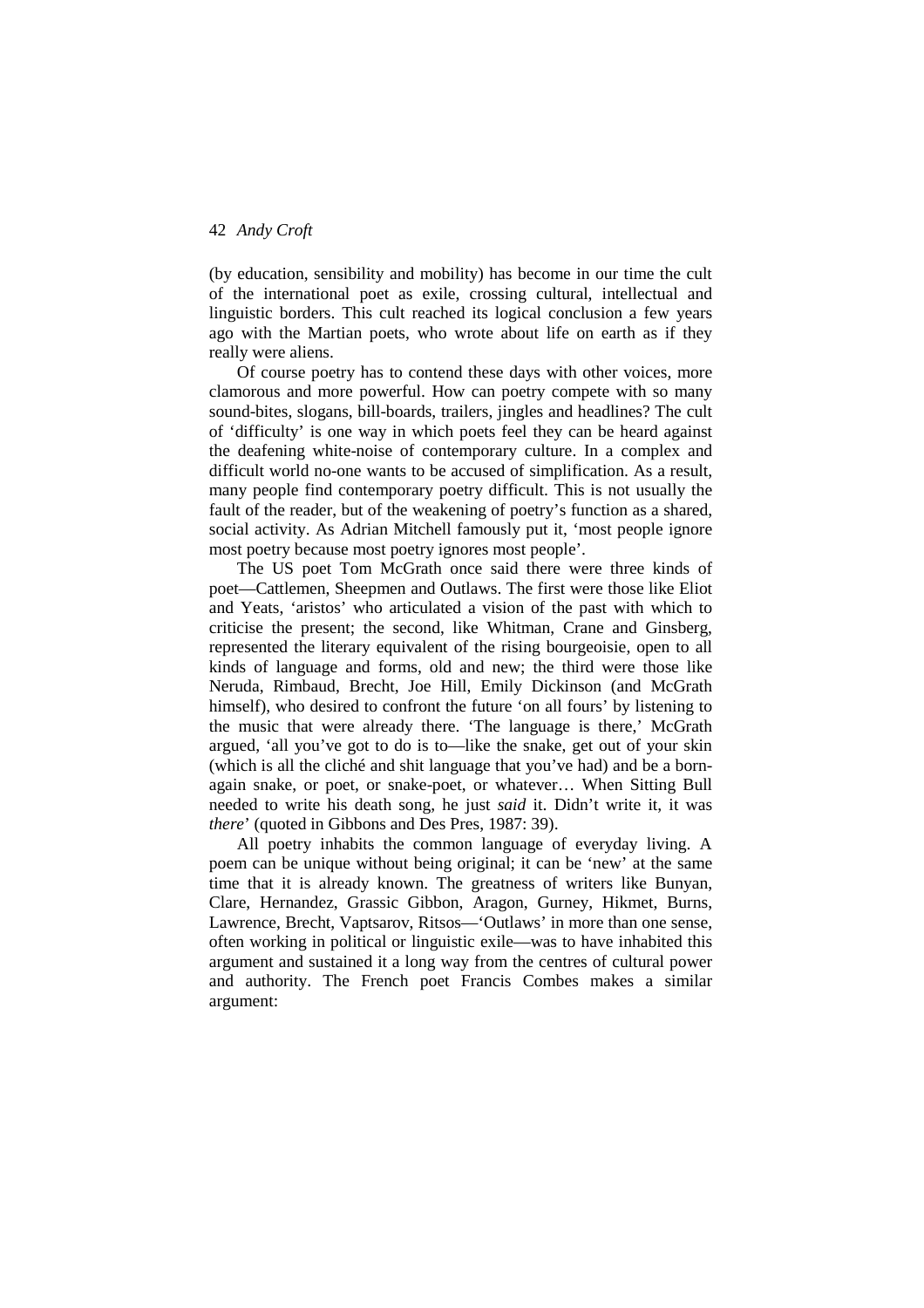Poetry belongs to everyone. Poetry does not belong to a small group of specialists. It arises from the everyday use of language. Like language, poetry only exists because we share it. Writing, singing, painting, cooking—these are ways of sharing pleasure. For me poetry is like an electrical transformer which converts our feelings and our ideas into energy. It is a way of keeping your feet on the ground without losing sight of the stars. It is at the same time both the world's conscience and its best dreams; it's an intimate language and a public necessity. The issues at stake French poetry today are profoundly political. It is often said that modern French poetry began with Rimbaud's "Je est un autre." Today we need to reverse this phrase and say, "L'Autre est aussi Je" or even "Je suis tous les autres". (quoted in Croft, 2010)

Over the last five hundred years, poetry has lost many of its historic functions. Character has fled to the novel, dialogue to the stage, persuasion to advertising and public relations, action to cinema, comedy to television. This always seems to me to be an unnecessarily heavy price to pay for the development of the individual 'voice' of the poet. The shared, public music of common language and common experience remains its greatest asset—the power to communicate, universalise and shape a common human identity (what Tom McGrath called the way in which 'language socialises the unknown'). Poetry is essentially a means of communication, not a form of self-expression. Difficulty is only a virtue if the poem justifies the effort to understand it. Why write at all, if no-one is listening? If they think no-one is listening, poets end up talking only to each other, or to themselves. Language belongs to everyone. This is Mitchell again:

In the days when everyone lived in tribes, poetry was always something which was sung and danced, sometimes by one person, sometimes by the whole tribe. Song always had a purpose—a courting song, a song to make the crops grow, a song top help or instruct the hunter of seals, a song to thank the sun. Later on, when poetry began to be printed, it took on airs. When the universities started studying verse instead of alchemy, poetry began to strut around like a duchess full of snuff. By the middle of the twentieth century very few British poets would dare to sing.

(2011: 140)

Much of the potential power of poetry still lies in its popular, traditional forms. The historical music of poetry can help to naturalise arguments which may seem outside the current narrow expectations of poetry. It can assert the longevity of these arguments, by placing them within older, popular literary traditions. The element of anticipation and memory implicates reader and listener in the making of a line or a phrase and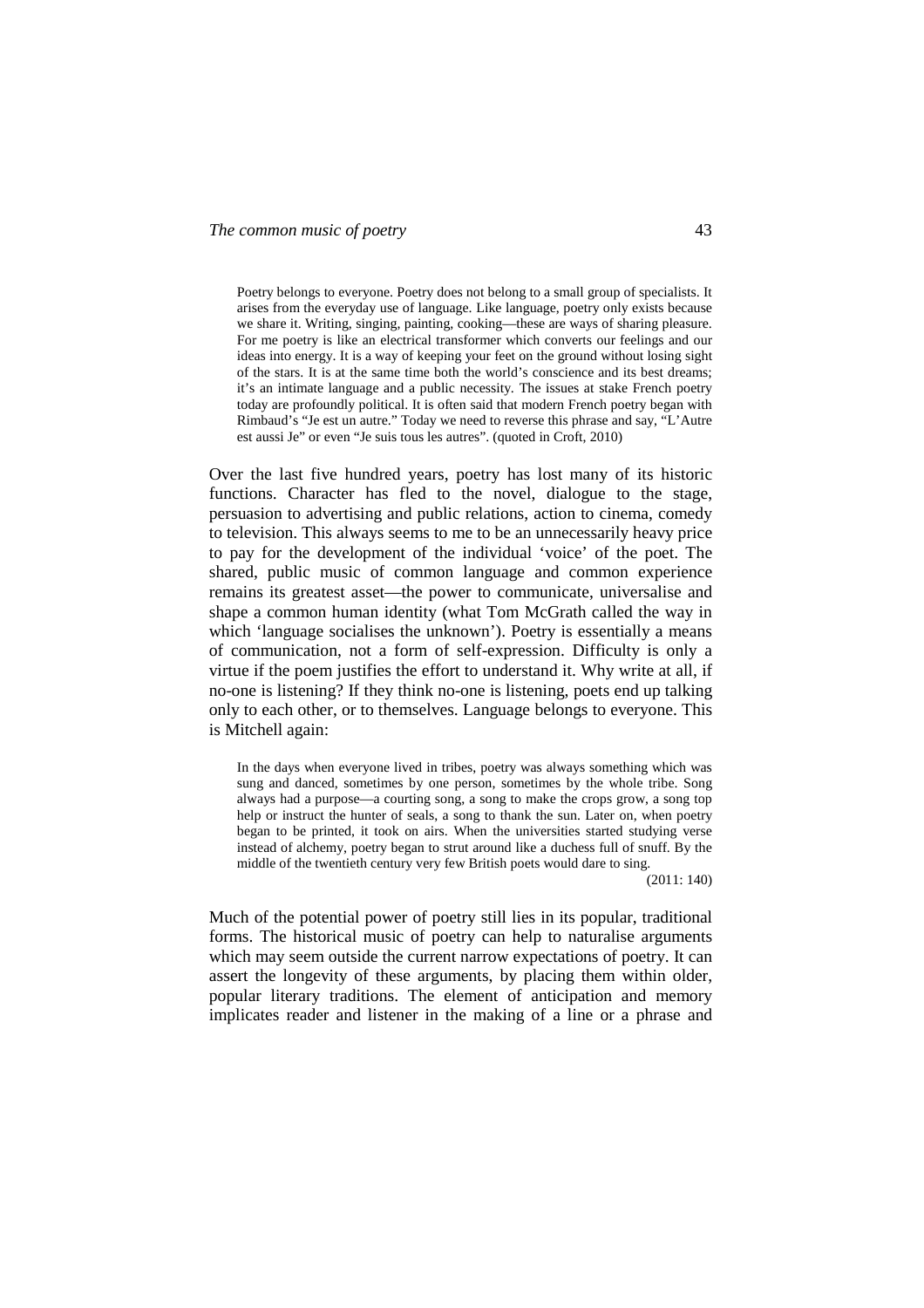therefore in the making of the argument. This establishes a potentially inclusive community of interest between the writer/speaker and the reader/audience—through shared laughter, anger or understanding. In other words, poetry is a form of magic, through which we strive to impose our will on the world by mimicking the natural processes we wish to bring about. As speech is metaphorical, poetry is doubly so, the gift of Prometheus *and* Orpheus. When poets stand up to read in public they have to address the readers beyond the page, the listeners across the room and beyond. Inspiration, improvisation, prophecy and possession these are the elements of what Ernst Fisher called 'the *necessity* of art':

The magic at the very root of human existence, creating a sense of powerlessness and at the same time a consciousness of power, a fear of nature together with the ability to control nature, is the very essence of all art. The first toolmaker, when he gave new form to a stone so that it might serve man, was the first artist. The first name-giver was also a great artist when he singled out an object from the vastness of nature, tamed it by means of a sign and handed over this creature of language as an instrument of power to other men. The first organiser who synchronised the working process by means of a rhythmic chant and so increased the collective strength of man was a prophet in art. The first hunter who disguised himself as an animal and by means of this identification with his prey increased the yield of the hunt… all these were the fore-fathers of art. (1963: 33)

The Pre-historian Steve Mithen has recently argued that language and music evolved 50,000 years ago out of 'holistic, multi-modal, manipulative, musical and mimetic gestures' (or 'hmmmmm') (2006: 221). Although language and music now have separate functions, their common evolution can still be heard in religious ritual, in dance, song and in poetry. According to the classicist George Thompson,

the language of poetry is essentially more primitive than common speech, because it preserves in a higher degree the qualities of rhythm, melody, fantasy, inherent in speech as such... And its function is magical. It is designed to effect some change in the external world by mimesis—to impose illusion on reality. (1945: 9)

Although anatomically modern *homo sapiens* emerged 200,000 years ago, the earliest known written scripts were only developed in the Jiroft and Sumer civilisations during the early Bronze Age (3,000 BCE). *Gilgamesh*, the earliest known written literary text, was not written down until sometime during the Third Dynasty of Ur, that is, approximately 2,000 years BCE. In other words, we have only recently taught ourselves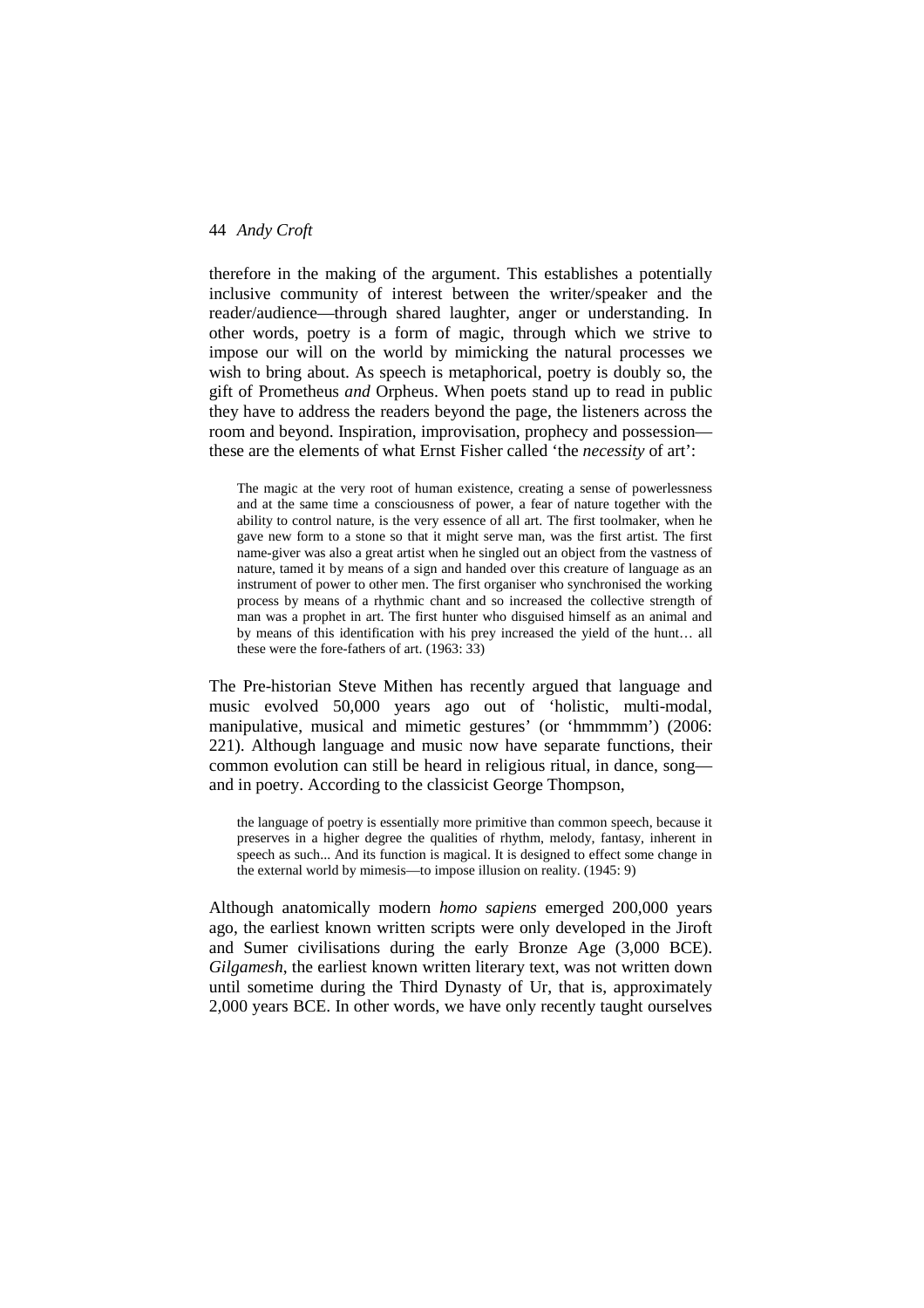to 'write'—but is hard to believe that humans were not telling each other important stories in memorable and musical language for a long time before then. For most of human history poetry was anonymous, public and shared, passed on and learned and changed and passed on again. Rhythm, repetition, metre and rhyme were mnemonics which enabled listeners to be simultaneously the creators of poetry's common music.

*The Iliad* was 'written' around 750 BCE—*a hundred years before the earliest known Greek poetry was written down*. It records events which took place 400 years earlier. The oldest surviving written version of the poem, known as 'Venetus A', was not made until sometime during the tenth century CE. The first printed version did not appear until 1488. Which means that for most of its life, this 16,000 line epic poem only existed in people's heads. And this was only possible because of the poem's music—the rhythmical reiteration of phrases, tropes, motifs and ready-made epithets ('cunning Odysseus', 'swift-footed Achilles', 'Agamemnon lord of men' etc) within the six-beat hexameter line. The poem survived because it was both memorable and memorisable. Try learning *The Wasteland* off by heart.

The power of all art is still located in society—in the audience and not in the artist. Writing—in the sense of the composition of memorable language to record events that need remembering—is essentially a shared, collective, public activity. It is only in mass-literate societies that poetry becomes privatised, a personalised form of individual expression rather a means of public communication. And of course, mass-literacy requires policing by the game-keepers on the wooded slopes of Mount Parnassus, armed with ideas of copyright, grammatical rules, unified spelling, critical standards and a canonical tradition against the possibility of a Mass Trespass.

The UK was the world's first mass-literate society. And yet most of us on this island were not even functionally literate before the 1870 education reforms. That's only 140 years ago—around the time that my great-grandmother was born. Most of our neighbours on this planet are still not able to read or write. The globalised economy does not require the world's poor to read. Meanwhile, dependence on communicationstechnology in post-industrial societies is rapidly reducing the economic importance of literacy (consider how e-mails texting and other social media are already corrupting punctuation, capitalisation and grammar). The dream of mass literacy was a twentieth-century aspiration, connected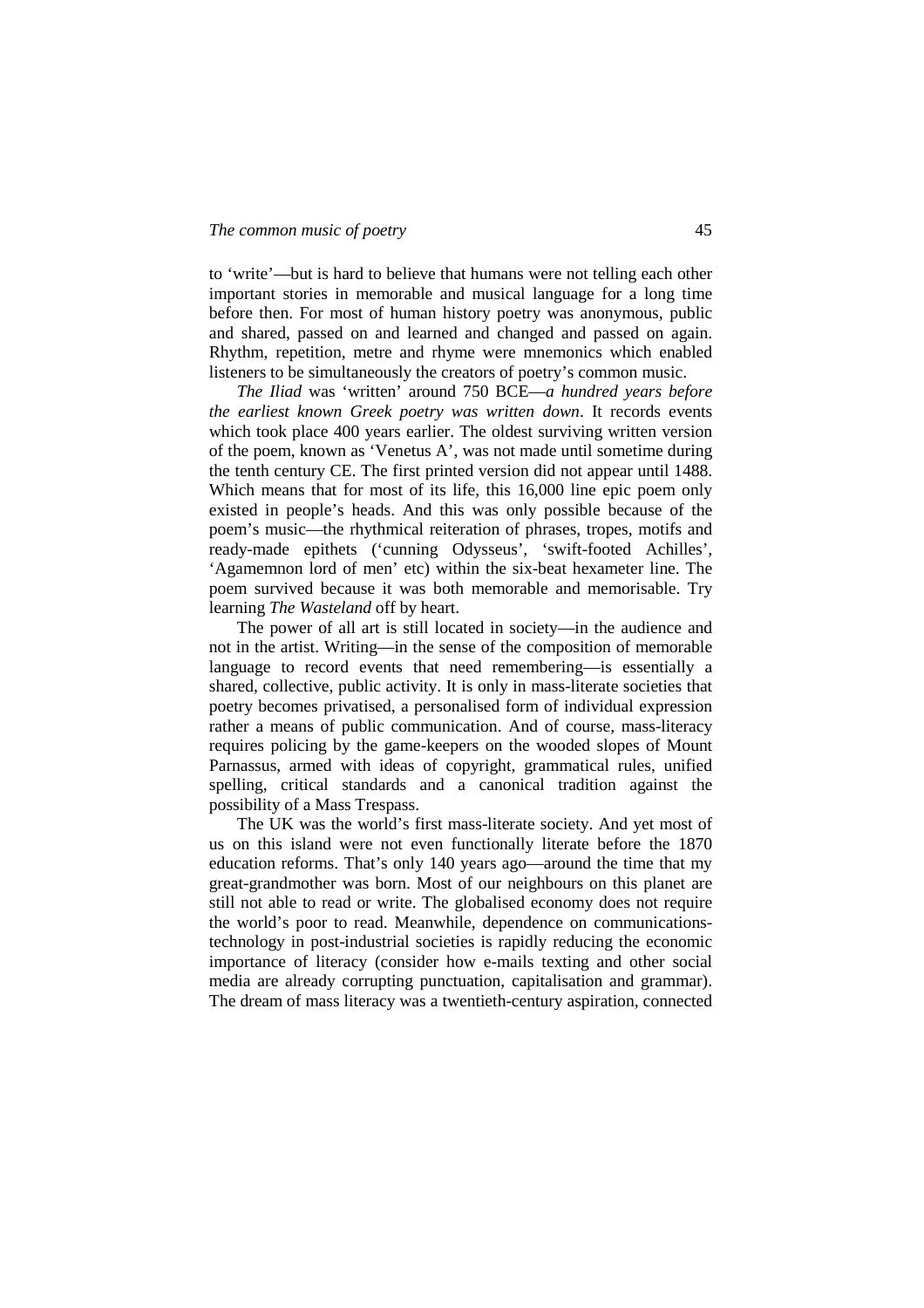with ideas of social justice, economic progress and scientific control over nature. But if literacy suddenly does not seem so important, the need to express ourselves in the best words we can think of is a constant common human need. You don't need to be able to write in order to 'write'. Not many people are wholly excluded from language. Most of us are fluent speakers in several registers, and functional in more than one language.

The idea that poetry is a publicly-owned, shared and common language persists at a subterranean level within British culture, a long way from the centres of cultural authority and the cult of the 'new'. Not surprisingly, it is still felt most vividly among those who were historically excluded longest from education and literacy by the forces of caste and class, empire and slavery. Poets like Linton Kewsi Johnson, Kokumo, Moqapi Selassie and Jean Binta Breeze do not read their poems in public—they *sing* them.

A sense of poetry as social ritual and magic may still be felt at UK *musha'ara*, marathon poetry-readings in Urdu, Punjabi and English. They are unlike most poetry-readings in that they last several hours and attract several hundred people of all ages. The most distinctive feature of the *musha'ara*, however, is the level of audience participation. Poets do not always read their 'own' work. They often sing. And they are frequently interrupted by applause, by requests for a line to be read again, by the audience guessing the rhyme at the end of a couplet or by joining in the reading of well-known poems. This is a collective, shared poetry, the expression of a literary, linguistic and religious identity among a community whose first language is English, but whose first *literary* language is Urdu. From its beginnings Urdu was a language of exile, the *lingua franca* of the nomadic camp:

Verse forms and metres, besides diction, have helped to preserve continuity; and, still more strikingly, a common stock of imagery, which can be varied and recomposed inexhaustibly in much the same way that Indian (and Pakistani) classical music is founded on a set of standard note-combinations (*ragas*) on which the performer improvises variations. (Kiernan 1971: 32)

The enviable traditions of Urdu poetry illustrate Christopher Caudwell's argument that poetry can be a means of asserting our original, common humanity: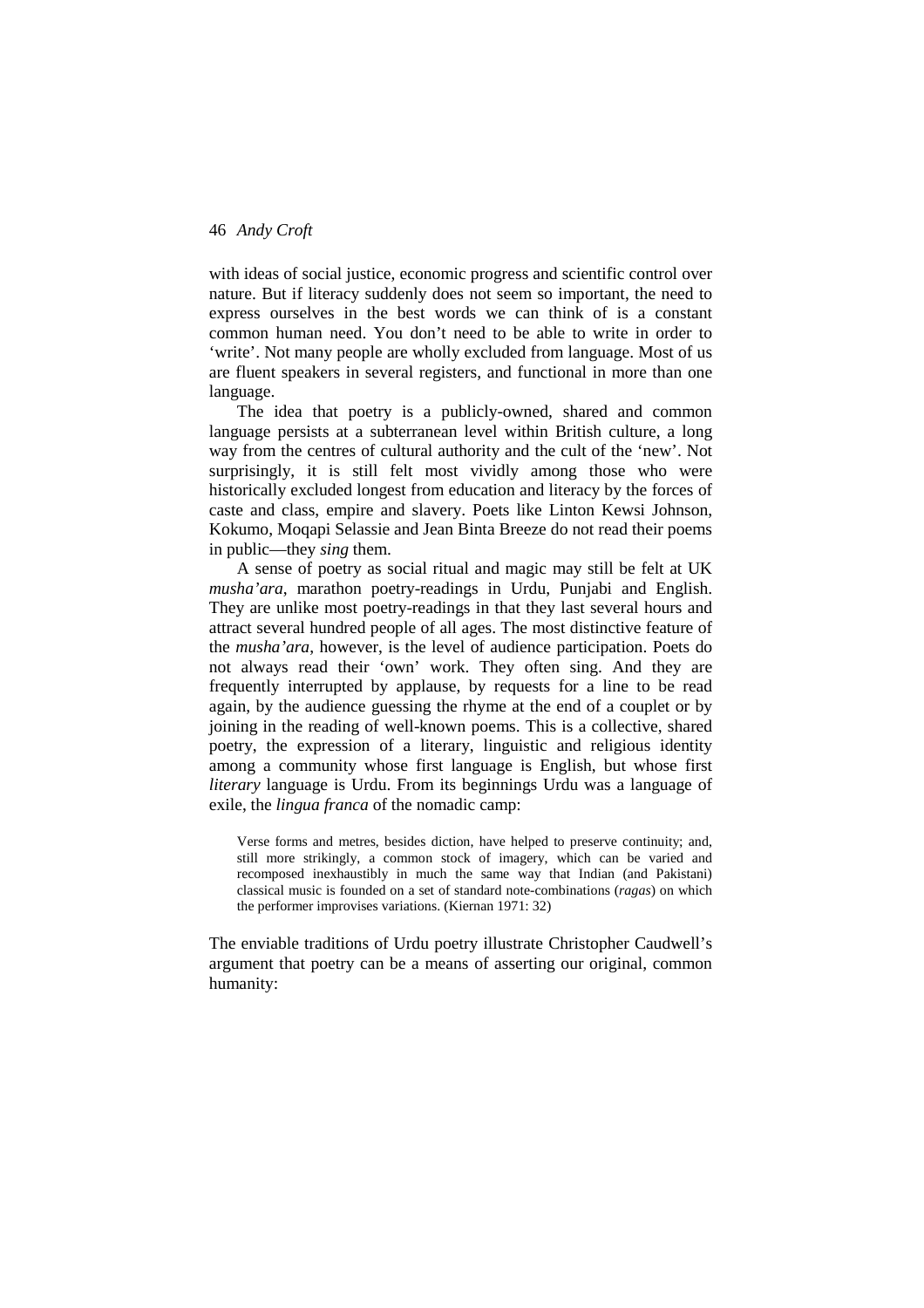poetry is characteristically song, and song is characteristically something which, because of its rhythm, is sung in unison, is capable of being the expression of a collective emotion. This is one of the secrets of "heightened language"… Unlike the life of beasts, the life of the simplest tribe requires a series of efforts which are not instinctive, but which are demanded by the necessities of a non-biological economic aim—for example a harvest. Hence the instincts must be harnessed to the needs of the group festival, the matrix of poetry, which frees the stores of emotion and canalises them in a collective channel… Thus poetry, combined with dance, ritual, and music, becomes the great switchboard of the instinctive energy of the tribe.

(1937: 33)

Writing is ordinary. Poetry is especially ordinary. It arises out of the contradictions and consolations of a whole life and a whole society. It requires the proper humility necessary for any art. Poetry is indivisible. If it doesn't belong to everybody, it is something else—show business, big business, self-promotion, attention-seeking. Poetry is not a Meritocracy of the educated, the privileged or the lucky. It is a Republic. As the poet Randall Swingler once put it, 'The artist is not a special sort of being, inhabiting a rarefied atmosphere beyond the exigencies of common life. Rather it lies in his essence to have more than usual in common with the generality of men'. $^{2}$ 

Poetry can clarify, focus, channel and release emotional and imaginative energy. It can connect poets to readers, and readers to poetry; it can help us feel a little more connected to each other than usual. Despite the commercial, cultural and political pressures to emphasise our uniqueness and our separateness, the differences between us are not very great. When I sneeze, the sensations of tension and release in my face and chest are exactly the same as when you sneeze. Chocolate tastes the same in my mouth as it does in yours. My feelings for my children are no greater and no more significant than the feelings that all humans bear for their children. When I tell my wife that I love her, I can only say what every man has ever said to the woman he loves. 'I love you' is a quotation. We share the same small planet, we breathe the same air and we share the same fate. In case we forget this, poetry is one of the ways in which we demonstrate our common natures, inside and out. Anyone can do it.

 $\overline{a}$ 

<sup>2</sup> *Left Review*, October 1934.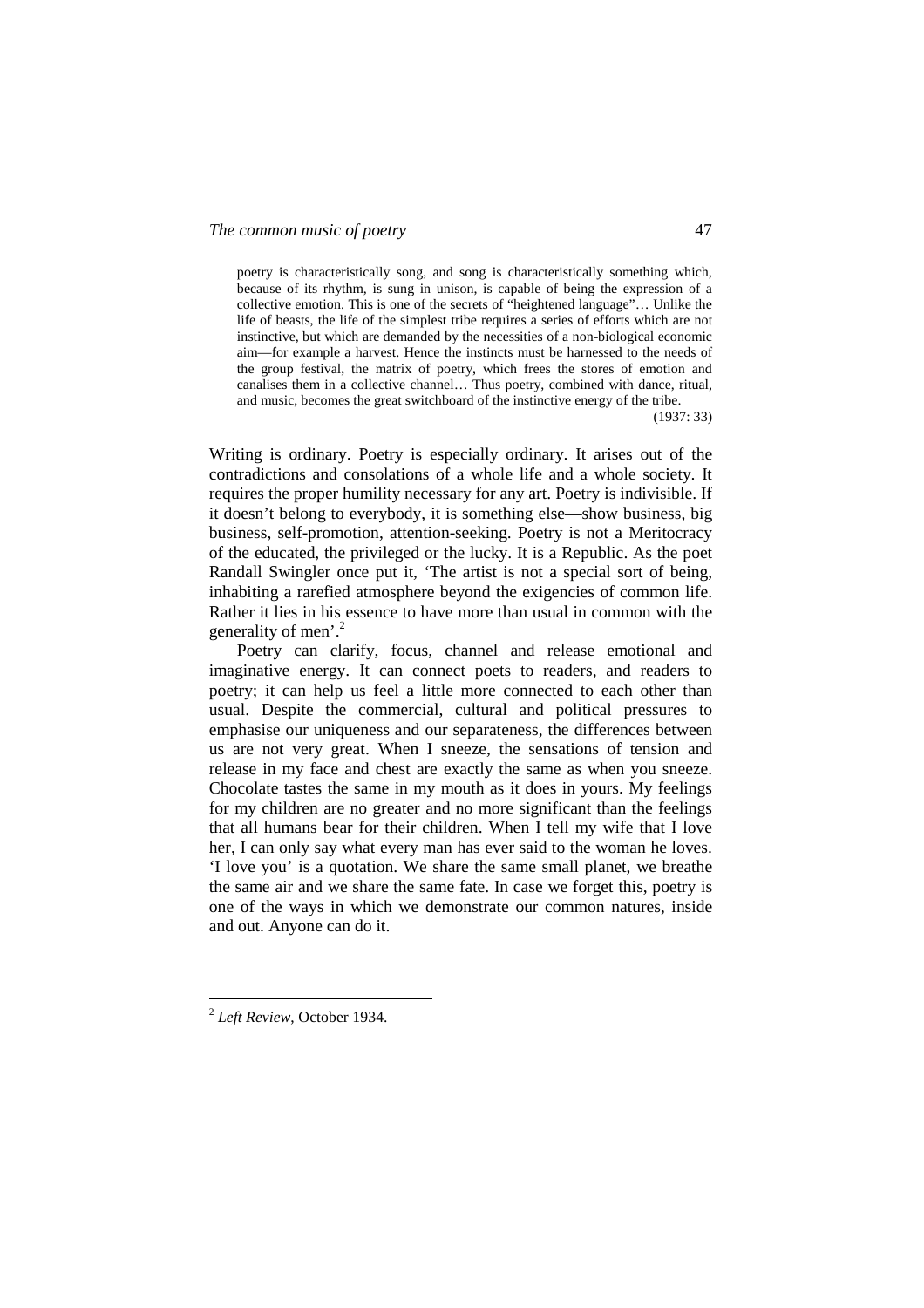Because the need for love's a truth More desperate in the Slammer, All those who have been starved so long Of tenderness and glamour, Create a common art that speaks In love's peculiar grammar.

I love you babe, *ich liebe dich,*  Sound weak and lachrymose, *Je t'aime*'s been said so many times In poetry and prose. But *odi et amo*'s still true, And a rose is still a rose.

In all the clichéd, second-hand And sentimental tropes, Each unconvincing chat-up line Once heard on TV soaps, You hear the brittle sound of little, Fragile human hopes.

Though Valentine's the patron saint Of young hearts everywhere, This festival contains a truth In which all mortals share: That someone loves us still's the hope That keeps us from despair.

And here, where every letter home And billet-doux's policed, The poetry of every man This Valentine's Day feast, Asserts that art, like hope and love Cannot stay unreleased. (Croft, 2009)

### *References*

Caudwell, Christopher. 1937. *Illusion and Reality*. London: Macmillan. Croft, Andy. 2011. "A struggle for breath". *Morning Star* 11 October 2011.

———. 2010. 'Qu'est-ce que c'est le communisme?' *Morning Star* 16 June 2010.

———. 2009. 'The Ballad of Writing Gaol'. *Sticky*. Newcastle Upon Tyne: Flambard Press.